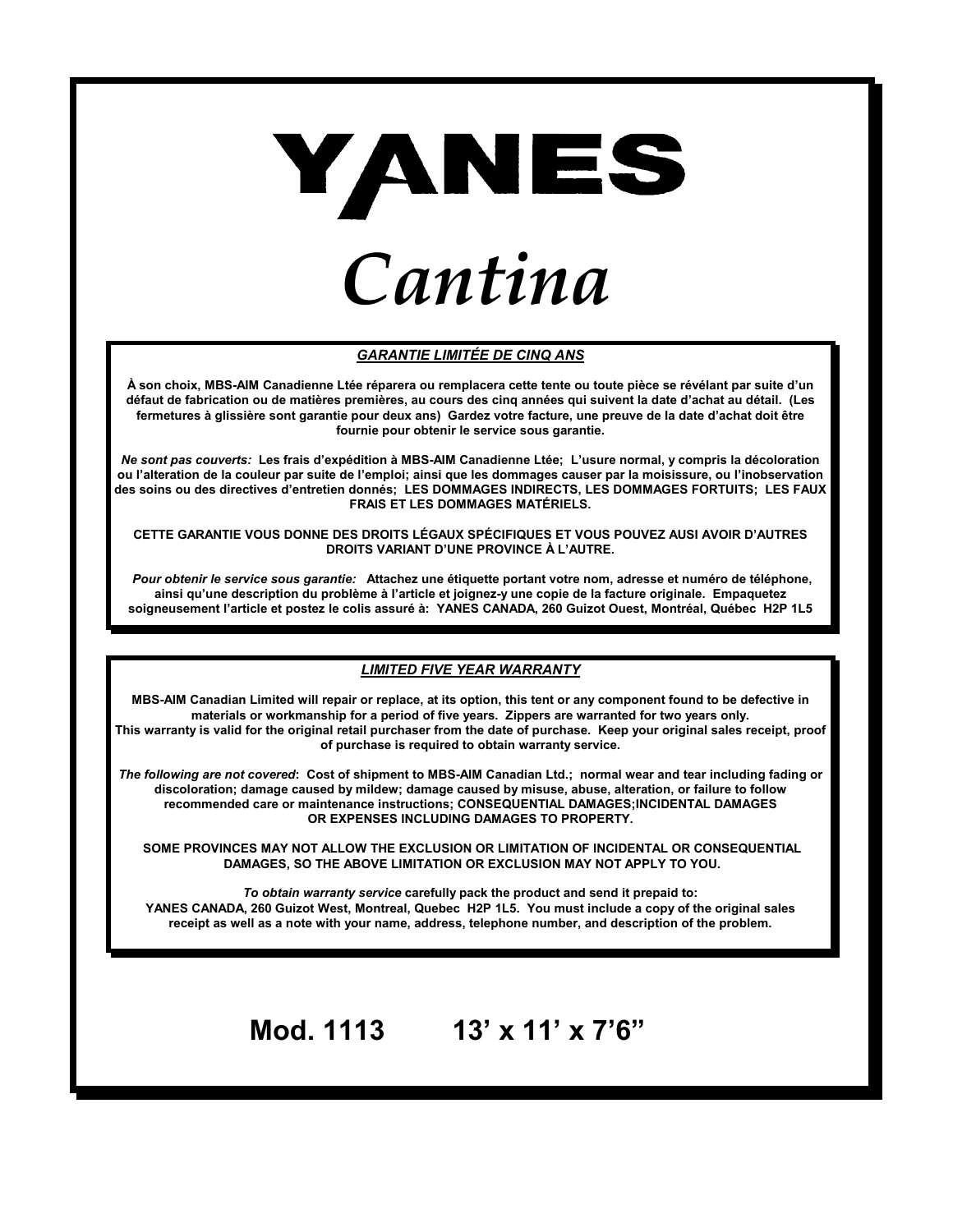## *CARE & MAINTENANCE / ENTRETIEN ET NETTOYAGE*

We have designed and manufactured this screen tent to provide you with years of trouble free enjoyment. The amount of service you will receive from your tent will go hand-in-hand with the type of care you give it. With this in mind, please adhere to the following care and maintenance instructions whenever possible:

- Never store a wet tent. If when breaking camp you are forced to roll up your tent in a damp or wet condition, you must at your first opportunity re-erect your tent and allow it to dry thoroughly. A tent which is packed wet will develop mildew which may severely damage the nylon fabric. **Tents are never warranted against mildew damage.** 

- Although the polyester of your tent is more resistant to the sun's ultraviolet rays than is nylon, over time, U.V. rays can cause any fabric to bleach or fade. If you are leaving your tent erected for a long period of time, fading can be minimized by choosing a shaded location.

- Always store your tent in a dry and cool place. Do not leave it packed directly on a cement floor.

- Always keep your tent in good order by having any holes or tears repaired as soon as possible.

- Tents may be cleaned with a mild detergent and a soft cloth. **Never machine wash a tent.** Zippers and poles may be wiped with a cloth dampened with a silicon lubricant. With use, sections of your poles may retain their arc. This is normal and will not affect their usage.

- **Peg your tent down with the doors zippered closed so that it takes the correct form. Pegging it down with the doors open may cause the zippers to fail because of over tension as it pulls the tent into shape**. Do not try to squeeze a full size picnic table through the screen tent's doors. After the screen tent has been erected you can simply lift it over the table and then peg it into place.

The fabric of your tent has been treated with multiple coatings of polyurethane, a water repellent. Fabrics with water column ratings of a minimum 1500 mm are used throughout. Although these tents should keep you dry even in the most severe weather, they are not waterproof. Some hints on staying dry:

- Properly peg out your tent maximizing your interior space while insuring that no pockets of sagging fabric remain where water may "pool".

- Attach all guy ropes and peg all elastic loops to ensure that the rain fly does not rub against the inner walls.

- Maximize ventilation. Similar to being inside a car with the windows rolled up, fairly large volumes of water can form inside your tent due to condensation. This can be minimized by properly ventilating your tent.

- There may be points in your tent that due to elastics, screening, or webbing it was not possible to apply seam tape. Should dripping occur from any of these points it can easily be corrected with use of a liquid seam sealer such as *SEAM GRIP.*

Cette tente cuisine a été concue et fabriquée pour vous servir pendant de nombreuses années. Cepandant si vous voulez posséder et utiliser pendant des années une tente vous devrez en prendre soin. Dans cet esprit, nous avons mis au point des instructions pour l'entrtien et utilisation de votre tente.

- Ne jamais ranger une tente humide ou mouillée. **Le détaillant décline toute responsabilité à l'égard des dommages causés par la moisissure**. La moisissure est une végétation parasitaire causée par l'humidité. La moindre humidité peut causer de la moisissure.

- Le polyestere de votre tente est plus resistant contre les rayons ultra-violet du soleil qu'un double toit en nylon. Mais en bon temp le soleil et les rayons untra-violet cause des dommages au tissus des tente. Si vous devez assembler votre tente pour une longue période de temps nous vous conseillons de le faire dans une endroit ou ils y'a de lombres une partie de la journée.

Toujours ranger la tente dans un endroit sec et frais.

- Assurrez-vous que tous les trous, déchirures, etc. de votre tente soient réparés immédiateement.

Ne nettoyez votre tente que si cela est nécessaire, à l'aide d'un savon doux et non décapant ainsi qu'une brosse douce. **Ne lavez jamais à la machine.**

- Le tissu de votre tente a été traité avec un couche de polyurethane, un produit d'hydrofuge. Toutes les tentes Yanes ultilise de couche entre 1500 et 2000 mm. Ces tentes devraient vous protégé dans les condition les plus severe, mais une tente n'est pas imperméable. Voici quelque conseils quis pourrais vous aidez rester au sec:

- Instaler tout les piquets en suivant les instructions dans le manuel pour eliminer des poches ou l'eau peut s'accumler. Soyez sur que le double toit est piqué proprement pour assurer que les murs de la tente ne touchert pas le double toit.

Dans certains cas il peut se former de la condensation sur les parois interne de la tente. Par une ventilation adequate, on peut eliminer celle-ci.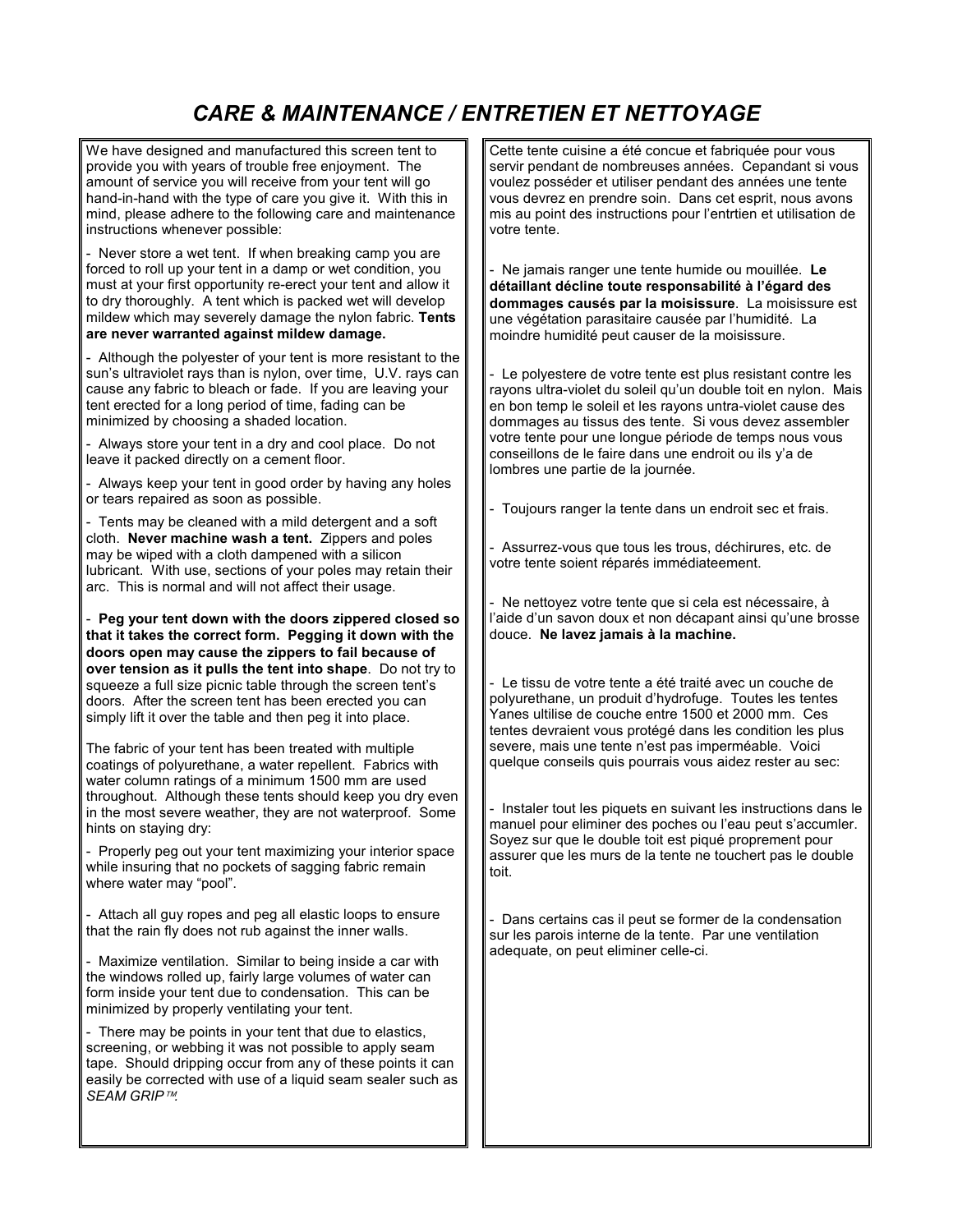## **ASSEMBLY INSTRUCTIONS / INSTRUCTIONS DE MONTAGE**

### **CONTENTS** */ CONTENU:*

Tent, rain fly, fiberglass poles (3 shock-corded sets), pegs, and carry bag. *Tente, double-toit, mâts en fibre de verre (3 jeux), poteaux, piquets, & sac de transport.*

#### **PLEASE NOTE** */ AVIS IMPORTANT:*

Set your tent up at home before your first use, a dark campsite is no place to learn how to set up your tent or to discover missing components. *Montez votre tente à la maison la première fois, car un terrain de camping la nuit n'est pas l'endroit idéal pour apprendre à le faire.*

### **SET UP** */ MONTAGE:*

**(1)** Remove your tent from its bag. Lay it flat on a clear level surface, free of roots, rocks, or other debris. **(2)** Unfold and assemble each of the two longest pole sets. Make sure that the fiberglass sections fully enter the opposite collar. Flexing a section which is not completely inserted can cause the ends to split. **(3)** Slide each of these longer pole assemblies through the mesh sleeves which intersect over the peak of the tent (Dia. 1). The third tent pole arches over the side of the tent . (Sleeves and poles are colour coded to ease set up). Insert the pole tips into the corresponding grommet on the floor straps (Dia. 2). At the diagonally opposite corner of the tent, slide the pole further into the sleeve, lifting the tent body up until you can insert the opposite corner pole tip. **(4)** This will have formed intersecting arches over the tent and from front to back. **(5)** Attach the lower support clips onto the poles (Dia. 3). (6) WITH THE DOOR ZIPPERS CLOSED, stretch out and peg down your tent. Peg down all guy ropes. If the tent is pegged with the zippers open the shape may be stretched and the zippers may not be able to close properly.

*(1) Sortez la tente de son sac et placez-la sur une surface propre, libre de branches, de cailloux, et de morceaux de verre. (2) Glisser les arceaux (2 NOIR plus longue) dans les manches qui s'entrecroisent au centre se la tente (Dia 1). Glisser le 3e arceaux plus court dans le manche qui traverse la tente. (3) Insérer la pointe des arceaux dans les oeillets au quate coins de la tente (Dia. 2). (4) Lever la structure de fibre de verre pour former deux arches (5) Fixer les crochets de plastique aux arceaux (Dia.3). (6) Avec les portes fermé, insérer tout les piquets & cordes.*